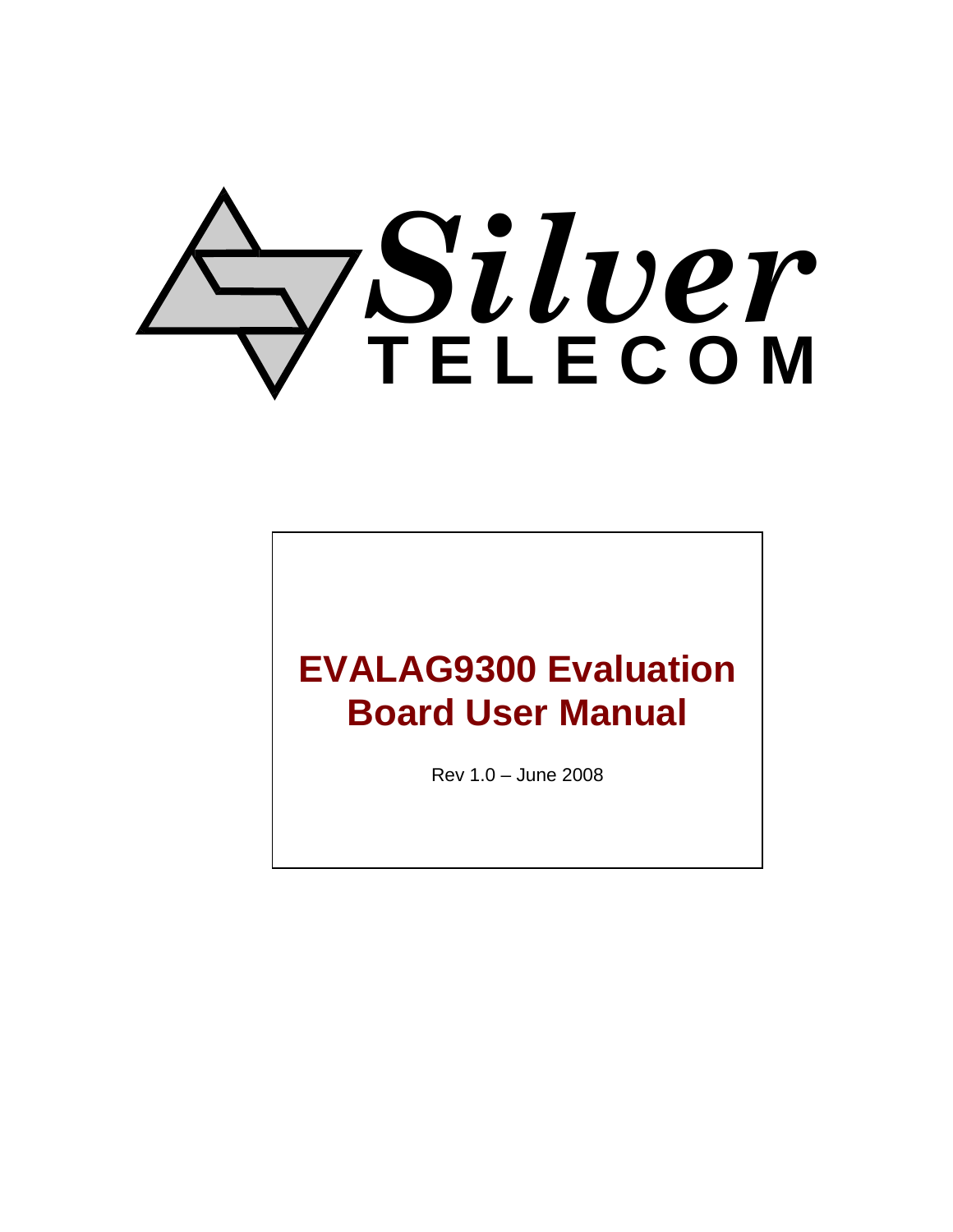### <span id="page-1-0"></span>1 Table of Contents

| $\mathbf 1$    |                          | <b>Table of Contents</b> |              |
|----------------|--------------------------|--------------------------|--------------|
| 2 <sup>1</sup> | <b>Table of Figures</b>  |                          |              |
| 3              |                          | <b>Introduction</b>      | $\mathbf{2}$ |
| 4              | <b>Board Description</b> |                          |              |
|                | 4.2<br>4.3               |                          | 5            |
| Set-up<br>5    |                          |                          |              |
| 6              | 5.2                      | <b>Using the Board</b>   |              |
|                | 6.1<br>6.2               |                          |              |

## 2 Table of Figures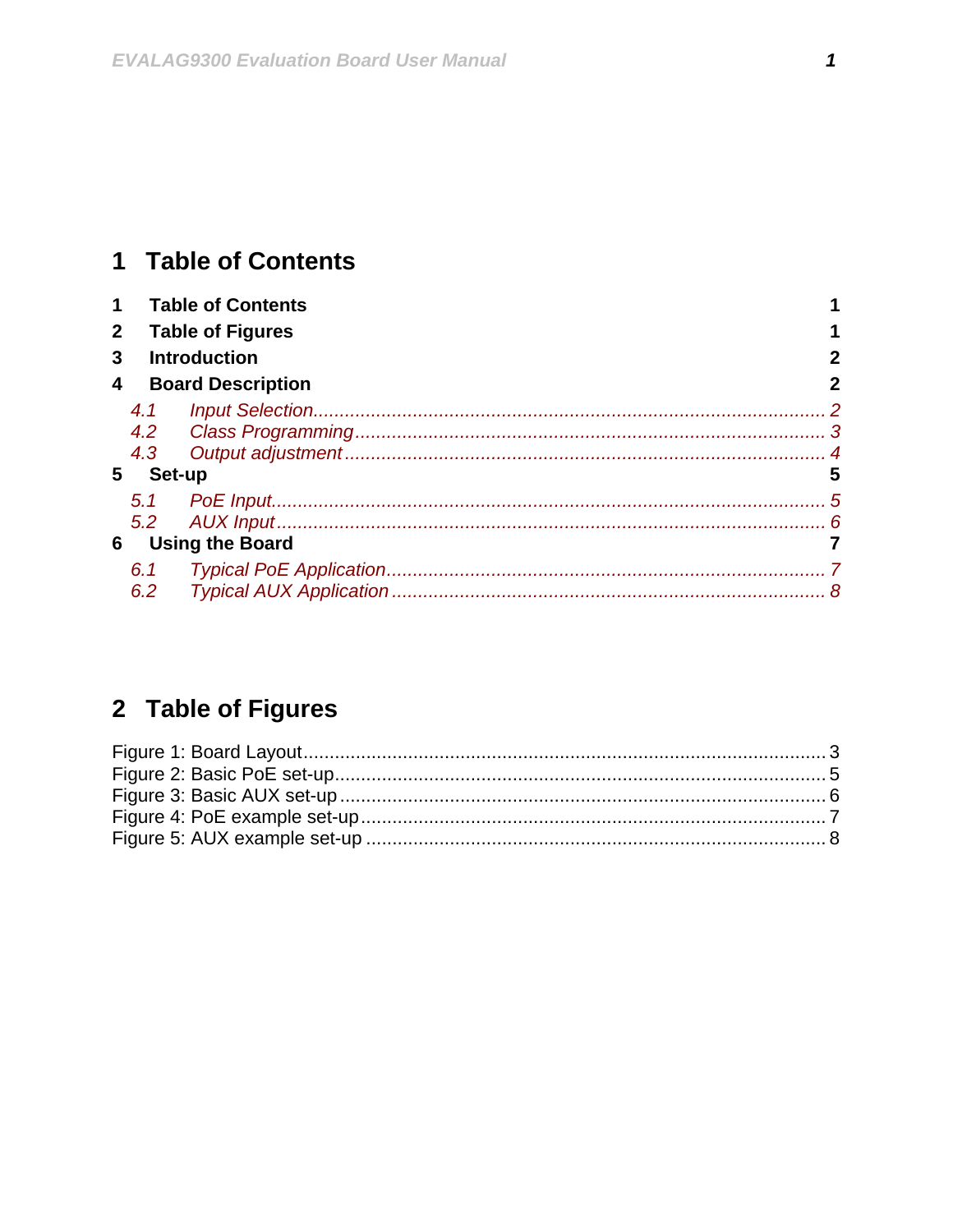#### <span id="page-2-0"></span>**3 Introduction**

This manual is intended to be a guide to using the "EVALAG9300 evaluation board" with Silver Telecom Powered Device (PD) modules.

The EVALAG9300 evaluation board can be powered by using Power over Ethernet (PoE) or by using an auxiliary (AUX) power supply.

The data is supplied to the board through connector J2 and is passed through to the peripheral equipment via J3. The output power from the PD module to the peripheral equipment can be supplied via either J5 & J6 or J7 (see [Figure 1](#page-3-1)), when the PD module output is on LED3 will be illuminated.

The EVALAG9300 evaluation board will work with the following PD modules: -

Ag9312

#### **4 Board Description**

#### *4.1 Input Selection*

The EVALAG9300 evaluation board can be powered using PoE through J2. PoE can either apply power over the spare pair on the CAT5e cable (pins 4 & 5 and pins 7 & 8) generally used by Midspan equipment. Or it can apply the power over the data pair (pins 1 & 2 and pins 3 & 6) via the centre tap of the data transformer (input), which is generally used by Endspan equipment.

The EVALAG9300 evaluation board is compatible with both of these methods and uses an IEEE802.3af compliant RJ45 connector (J2) with integrated magnetics (MJF11U2NNA8-VB110 from E & E Magnetic Products Ltd). If LED2 is illuminated then there is power on one of the PoE inputs (data pair or spare pair).

In addition to the PoE input, the EVALAG9300 evaluation board also has two AUX inputs. If PoE in not available, the PD module can be powered from a dc power supply via J4 (12Vdc to 48Vdc), or from an ac power supply via J1 (18Vac to 30Vac). If LED1 is illuminated then there is power on one of the AUX inputs.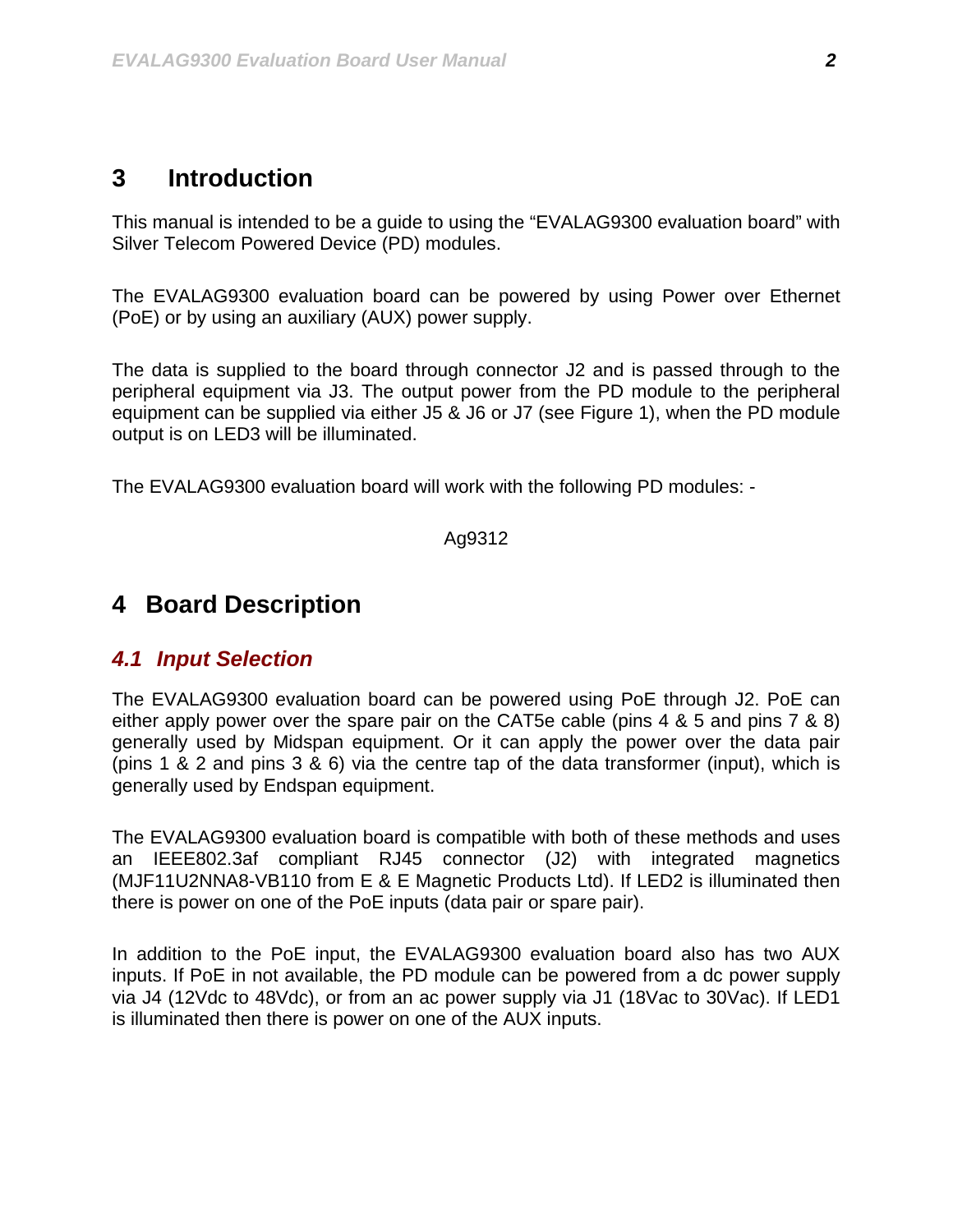<span id="page-3-0"></span>

Figure 1: Board Layout

#### <span id="page-3-1"></span>*4.2 Class Programming*

Resistors R3 can be used to set the (optional) power classification of the PD module.

The EVALAG9300 evaluation board has a 243R fitted (R3), this will set the PD module as Class 3 when LK3 if fitted (see [Figure 1](#page-3-1)). This can be change if required, see the table in the power classification section in the datasheets for resistance values.

If LK3 is not fitted the PD module will default to Class 0 (0.44W to 12.95W).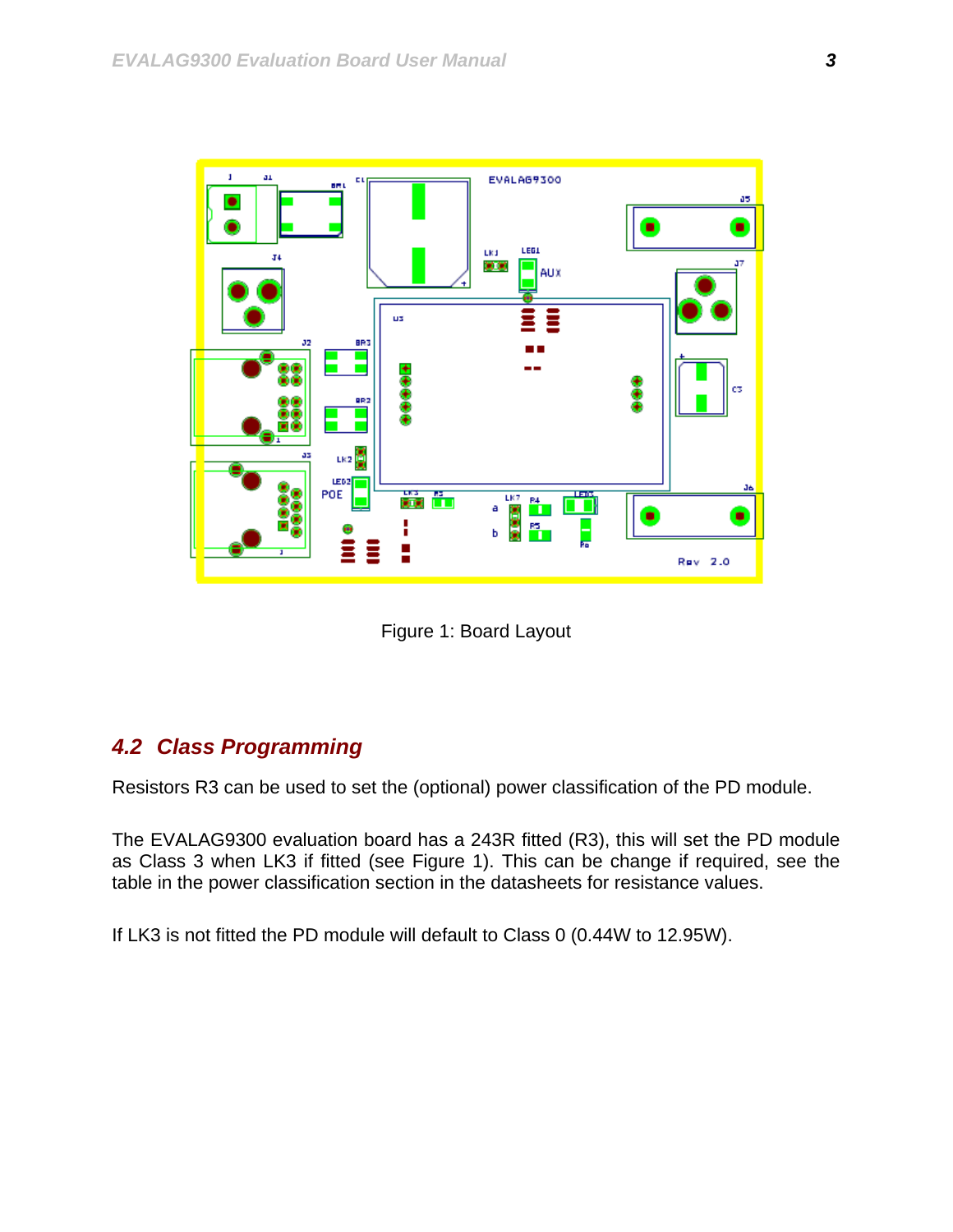#### <span id="page-4-0"></span>*4.3 Output adjustment*

The output voltage of the PD module can be adjusted by connecting the ADJ pin to either the -VDC or the +VDC pins. LK7 can be used to adjust the output voltage (see [Figure 1\)](#page-3-1).

On the EVALAG9300 evaluation board R4 and R5 are fitted with a 0 Ohm link to give maximum adjustment, see the output adjustment section in the datasheet for more information.

With LK7 fitted in position "a" (centre to top) the output voltage will decrease.

With LK7 fitted in position "b" (centre to bottom) the output voltage will increase.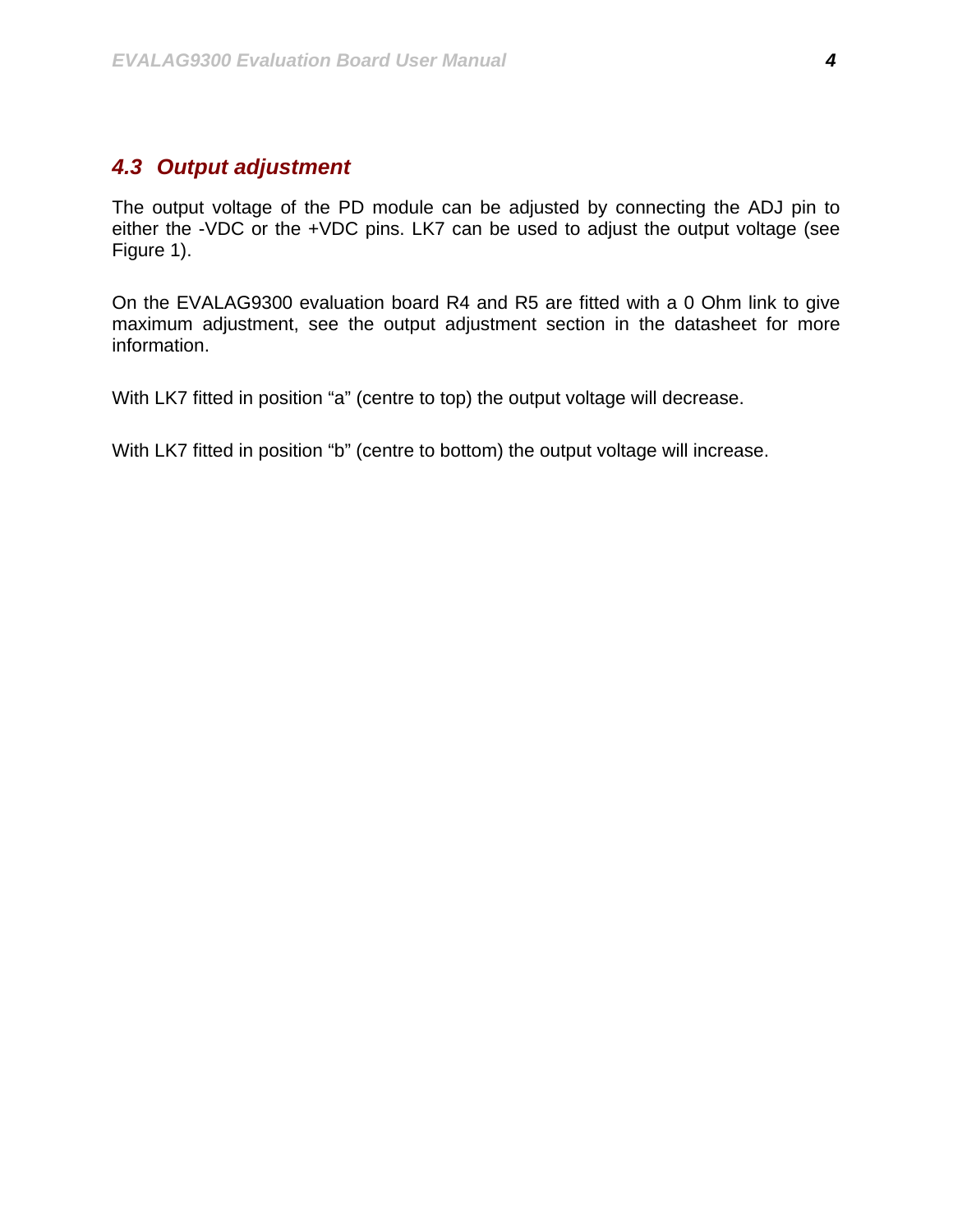#### <span id="page-5-0"></span>**5 Set-up**

#### *5.1 PoE Input*

Figure 2 shows the basic set up using the EVALAG9300 evaluation board with PoE input using a Midspan.

The equipment required: -

- ¾ Midspan or Endspan PSE (Power Sourcing Equipment)
- ¾ Peripheral (or Test) Equipment
- $\triangleright$  CAT5e cables
- $\triangleright$  Output power cable
- $\triangleright$  Mains cable



Figure 2: Basic PoE set-up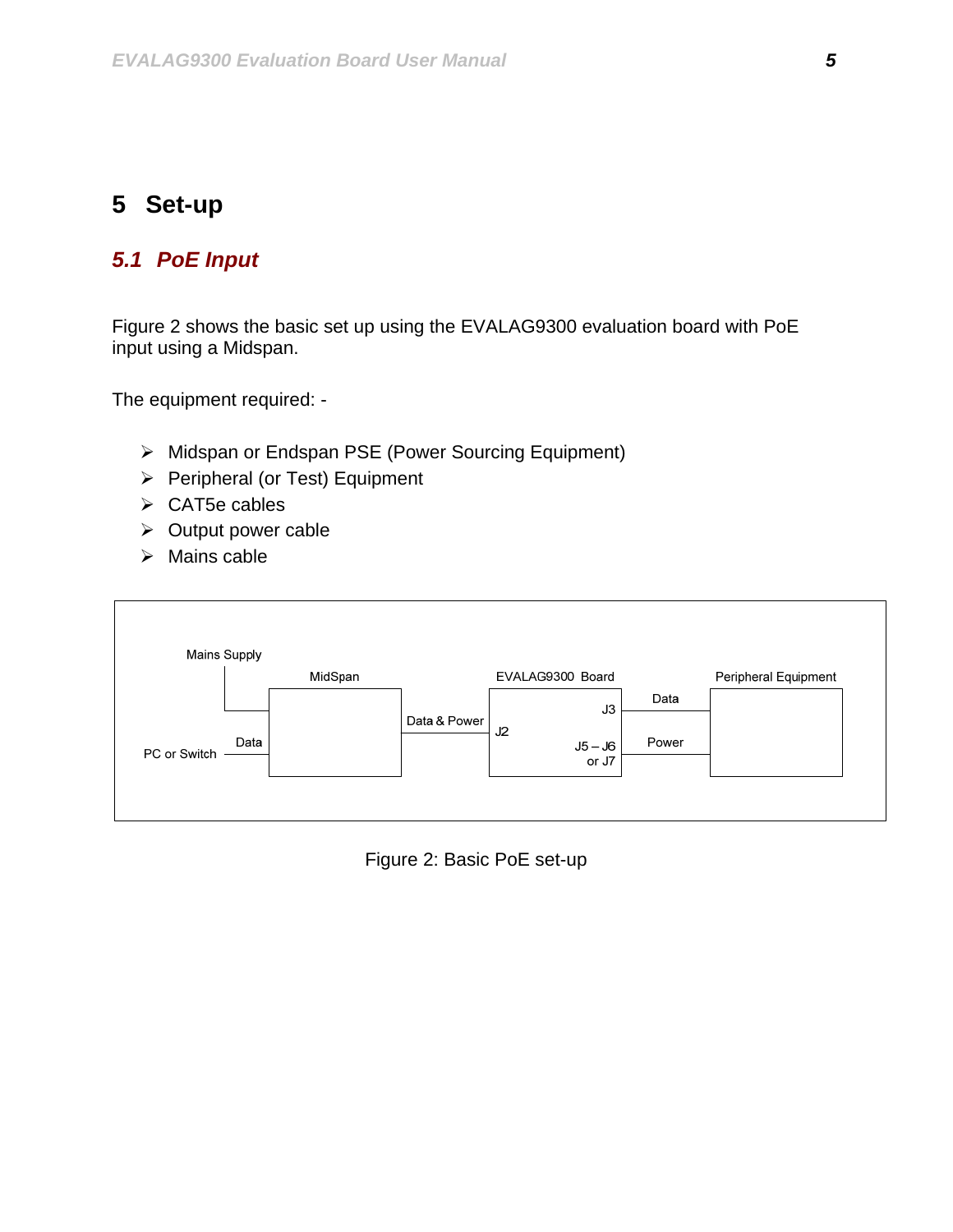#### <span id="page-6-0"></span>*5.2 AUX Input*

Figure 3 shows the basic set up using the EVALAG9300 evaluation board with an AUX power input.

The equipment required: -

- $\triangleright$  DC power supply (12Vdc to 48Vdc)\*
- $\triangleright$  Peripheral (or Test) Equipment
- $\triangleright$  CAT5e cables
- $\triangleright$  Output power cable



Figure 3: Basic AUX set-up

\* Note: alternately an AC power supply (18Vac to 30Vac) could be connected to J1.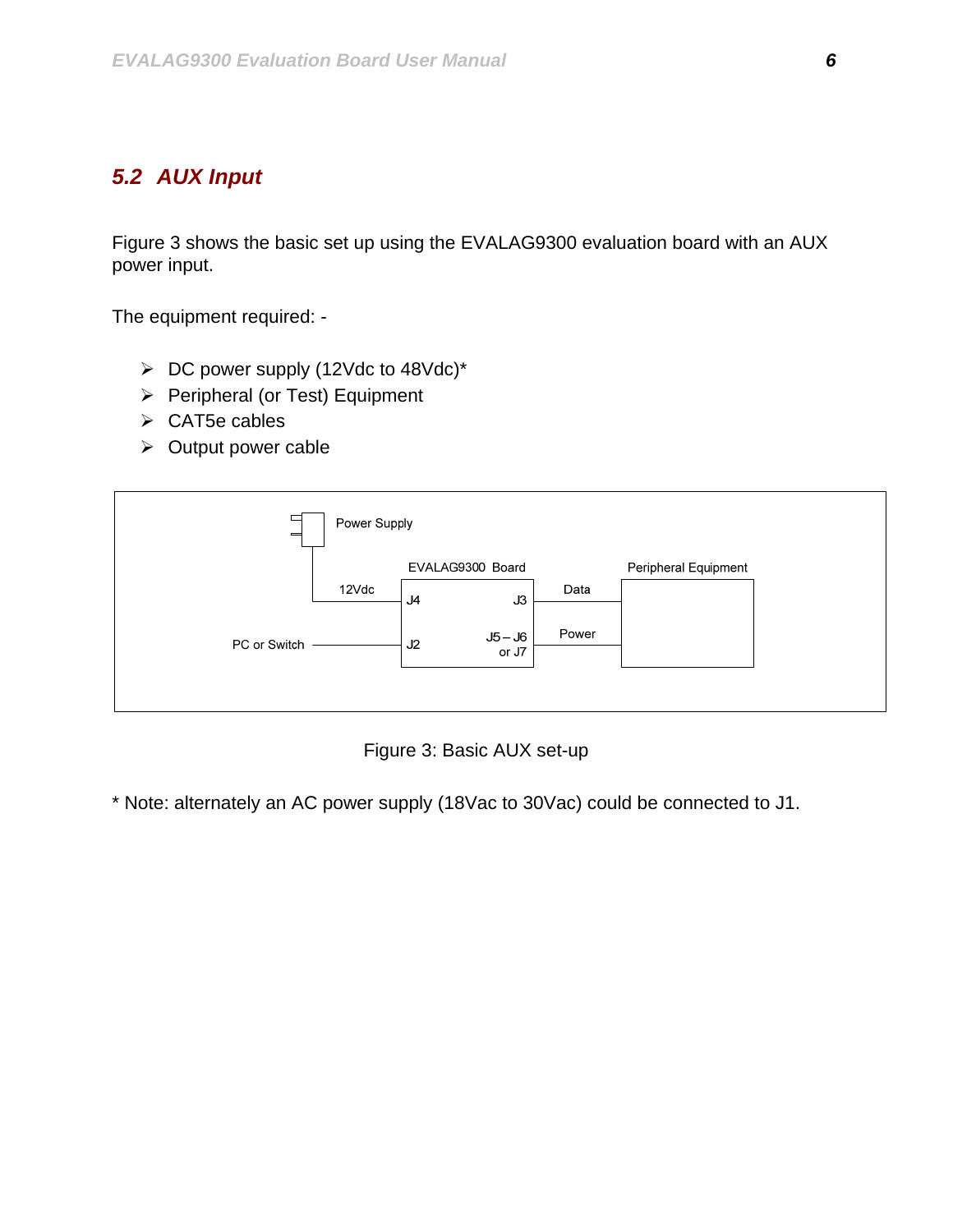#### <span id="page-7-0"></span>**6 Using the Board**

#### *6.1 Typical PoE Application*

Figure 4 shows an example set-up using the PoE input and supplying +12V to a Vivotek PT7135 ethernet camera.

The PC ethernet port is connected to the data input of the Midspan via a short Cat5e patch cable. The Data & Power output from the Midspan is connected to the input of the EVALAG9300 evaluation board (J2) via a CAT5e crossover cable. The data output of the EVALAG9300 evaluation board is connected to the data port of the ethernet camera via a short CAT5e patch cable. The (+12V) power output from the EVALAG9300 evaluation board (J7) connects to the dc input of the ethernet camera.



Figure 4: PoE example set-up